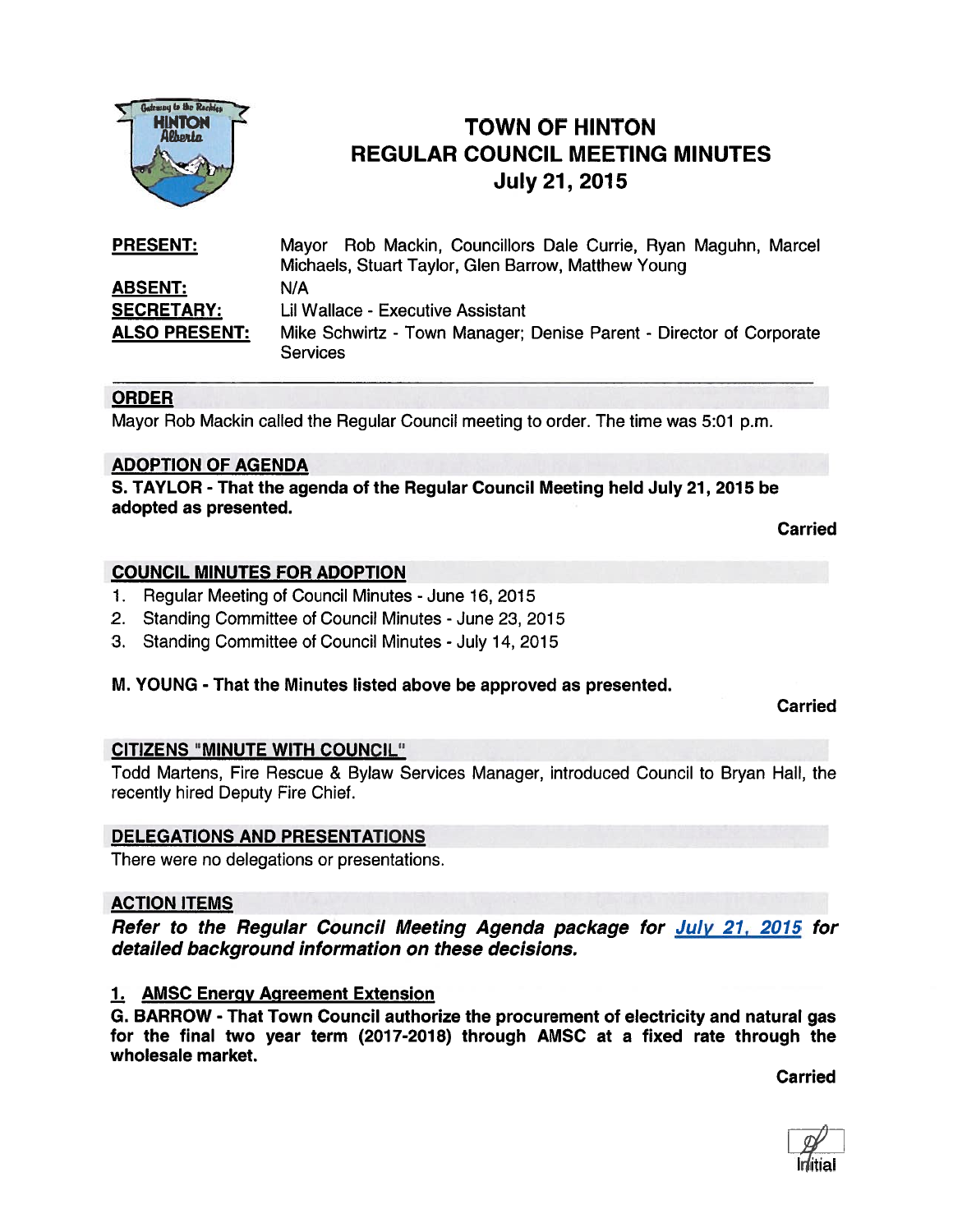M. YOUNG - That Council Information Packages #1, # 2, #3 and #4 be accepted for information. **Carried** 

INFORMATION ITEMS

1. Council Information Package #1 - previously circulated June 17, 2015

2. Council Information Package #2 - previously circulated June 24, 2015

3. Council Information Package #3 - previously circulated June 30, 2015

4. Council Information Package #4 - previously circulated July 15, 2015

## M. YOUNG - That Fire Bylaw #1097 receive unanimous consent for third reading.

D. CURRIE - That Fire Bylaw #7097 receive second reading.

### 5. Fireworks Bylaw #1098

R. MAGUHN - That Council give Bylaw #1 098 first reading.

D. CURRIE - That Council give Bylaw #1098 second reading;

## Bylaw #1 098.

4. Fire Bylaw #1097

Community Peace Officer Ryan Alice advised Council there were some clerical errors noticed in the proposed Fire Bylaw #1097 and the Fireworks Bylaw #1098. These were discovered after the agenda had been posted and they have now been corrected. He enquired if Council wanted photocopies of the latest version and they indicated they did not. See Attachment #1 to these minutes for the corrections made and the corrected versions of Fire Bylaw #1097 and Fireworks M. YOUNG - That Fire Bylaw #1097 receive first reading.

### 3. Replace Ladder Truck Unit #23

D. CURRIE - That Council approve the purchase of <sup>a</sup> demo ladder truck for <sup>a</sup> total of \$1,000,000 that is to be cost shared at 50% with Yellowhead County.

Carried

**Carried** 

2. Replace Utility Truck Unit #21

M. MICHAELS - That Council approves the replacement of Utility Truck #21 for <sup>a</sup> total of \$46,370 that is to be fully purchased by the Town of Hinton from the Fire Rescue Equipment Reserve.

Carried

Carried

Carried

Motion Defeated

Carried